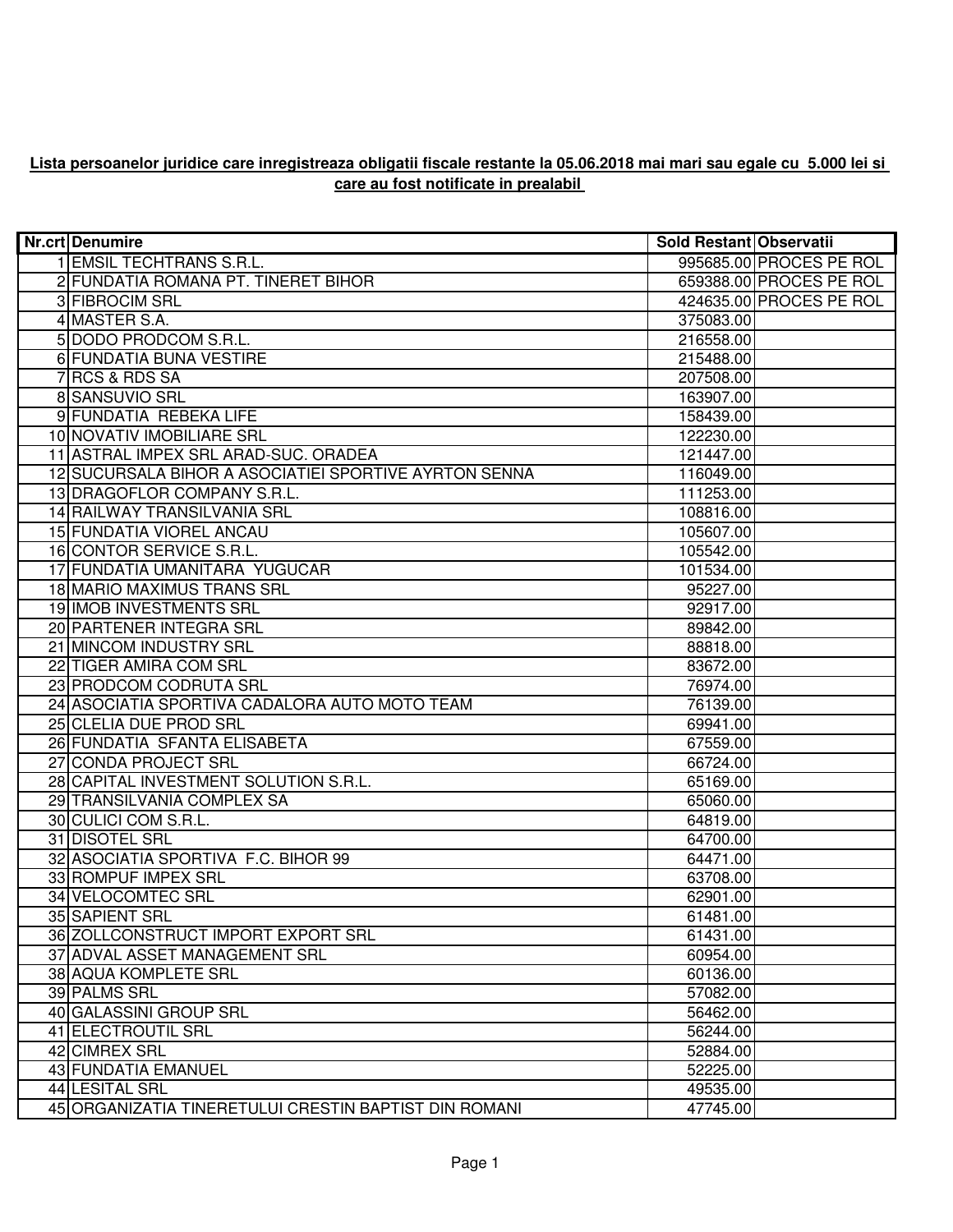| Nr.crt Denumire                                                      | Sold Restant Observatii |                        |
|----------------------------------------------------------------------|-------------------------|------------------------|
| 46 CENTRUL MEDICAL LASER SYSTEM SRL                                  | 47072.00                |                        |
| 47 INSPECTORATUL TERITORIAL DE MUNCA AL JUDETULUI BIHOR              |                         | 44301.00 PROCES PE ROL |
| 48 LICUDAM SRL                                                       | 42941.00                |                        |
| 49 FUNDATIA SFANTUL VASILE CEL MARE                                  | 42880.00                |                        |
| 50 BETON BALASTIERA MAT CONS SA                                      | 41573.00                |                        |
| 51 INVEST SUNRISE COM S.R.L.                                         | 39461.00                |                        |
| 52 MAMA CENTER                                                       | 38633.00                |                        |
| 53 LOGICA FOX SRL                                                    | 38550.00                |                        |
| 54 INSTALATII FRIGORIFICE M.R.I. S.R.L.                              | 37646.00                |                        |
| 55 AVINKA SRL                                                        | 37408.00                |                        |
| 56 FUNDATIA AGRARIA                                                  | 37360.00                |                        |
| 57 VAZCOM SRL                                                        | 37108.00                |                        |
| 58 IMO SVERG SRL                                                     | 36760.00                |                        |
| 59 EXPRES BUSINESS INVESTMENT SRL                                    | 36212.00                |                        |
| 60 FUNDATIA MOISE                                                    | 35474.00                |                        |
| 61 FUNDATIA MIORITA                                                  | 35443.00                |                        |
| 62 GELATERIA SANDRO SRL                                              | 35399.00                |                        |
| 63 PINEMOB ROMANIA SRL                                               | 35285.00                |                        |
| 64 COMP.NAT.CORESI-IMPRIMERIA DE VEST ORADEA                         | 34766.00                |                        |
| 65 FUNDATIA AGAPE                                                    | 34057.00                |                        |
| 66 SNTFM CFR - MARFA SA BUCURESTI- SECTIA DE INTRETINERE SI REPARATI | 33626.00                |                        |
| 67 OLIMP-IMPEX SRL                                                   | 32995.00                |                        |
| 68 SOCIETATEA NATIONALA DE TRANSPORT FEROVIAR MARFA CFR MARFA SA     | 32941.00                |                        |
| 69 ORFOREST SRL                                                      | 32430.00                |                        |
| 70 CASA DE EDITURA SI PRESA FOGET 2006 SRL                           | 31809.00                |                        |
| 71 SOVECO ROMANIA SRL                                                | 31238.00                |                        |
| 72 TECHNO BUILD SRL                                                  | 31017.00                |                        |
| 73 CRISUL SUPERMARKET SA                                             | 30288.00                |                        |
| 74 FUNDATIA CERTO                                                    | 30159.00                |                        |
| 75 ROSNIC COM S.R.L.                                                 | 30100.00                |                        |
| 76 COYOTE UGLY SRL                                                   | 29690.00                |                        |
| 77 INSPECTORATUL JUDETEAN DE POLITIE                                 | 28910.00                |                        |
| 78 MEGAMOTORS TRANS SRL                                              | 28866.00                |                        |
| 79 EUROSTAR PRO INVEST SRL                                           | 28217.00                |                        |
| 80 FUNDATIA DE INTRAJUTORARE RABINUL                                 | 28013.00                |                        |
| 81 PANKARPATHIA LOGISTICS SRL                                        | 27826.00                |                        |
| 82 VULTURUL NEGRU S.A.                                               | 27435.00                |                        |
| 83 NYMPHEA INVEST SRL                                                | 26875.00                |                        |
| 84 LAND CONSULTING EVENT SRL                                         | 26600.00                |                        |
| 85 FUNDATIA MARCELLO                                                 | 26487.00                |                        |
| 86 AGROMEC ORADEA SA                                                 | 26280.00                |                        |
| 87 METALURGICA INDUSTRIAL S.R.L.                                     | 26214.00                |                        |
| 88 FUNDATIA ORDINUL DE MALTA                                         | 25902.00                |                        |
| 89 TAR & TAR BROKER DE ASIGURARE S.R.L.                              | 25867.00                |                        |
| 90 BELA INDEX TRANS S.R.L.                                           | 25787.00                |                        |
| 91 VALMIEX COMPANY S.R.L.                                            | 25644.00                |                        |
| 92 DAN & NIK SRL                                                     | 25450.00                |                        |
| 93 ASOCIATIA AVA EMANUEL                                             | 25442.00                |                        |
| 94 SPERANTA - SERVICII SI COMERT SRL                                 | 25026.00                |                        |
| 95 SATTECH SRL                                                       | 24954.00                |                        |
| 96 FUNDATIA PENTRU AJUTOARE UMANITARE LATIMERIA                      | 24551.00                |                        |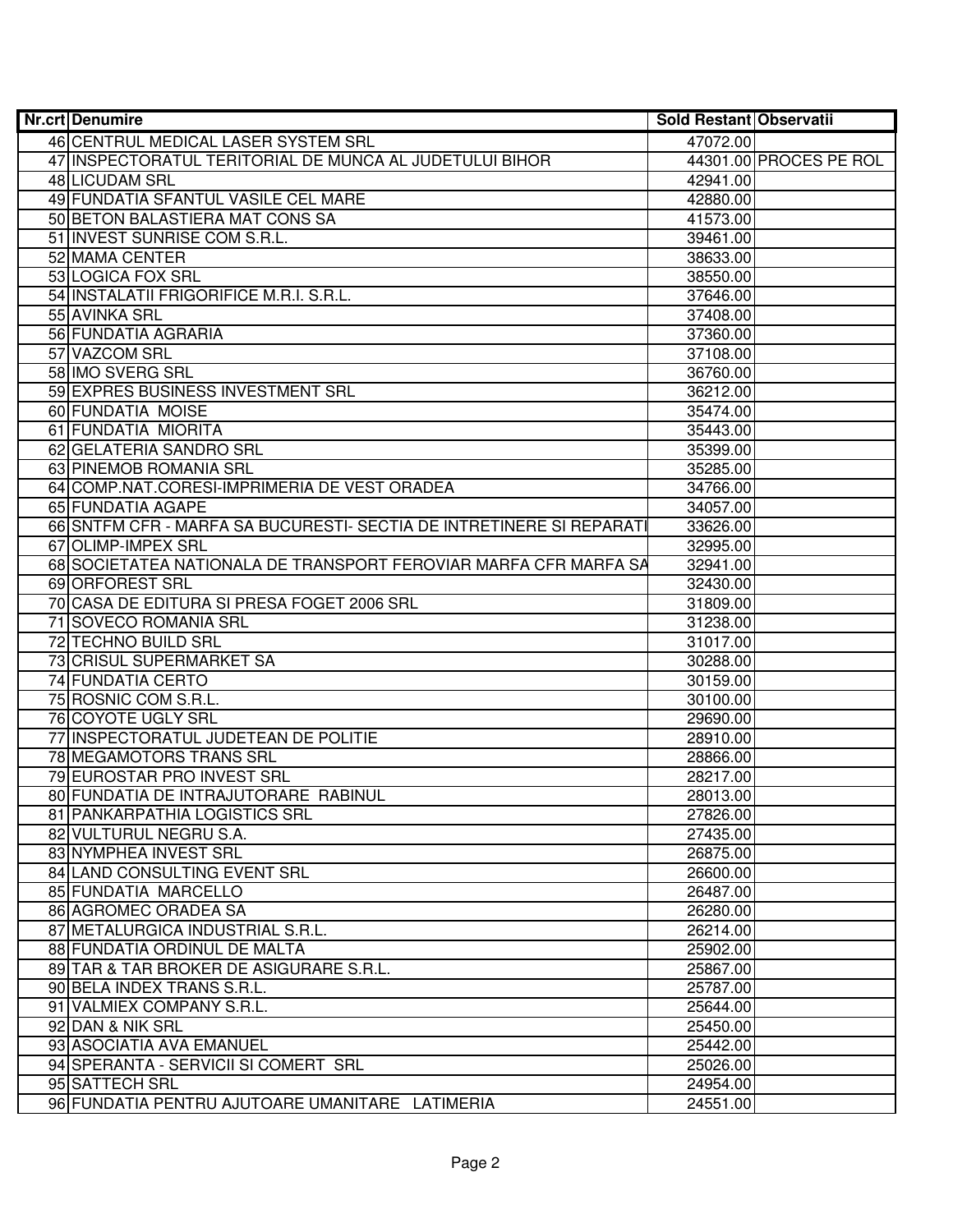| <b>Nr.crt Denumire</b>                                                | Sold Restant Observatii |  |
|-----------------------------------------------------------------------|-------------------------|--|
| 97 BEE FEE CONSULTING SRL                                             | 24233.00                |  |
| 98 BANK OF CYPRUS PUBLIC COMPANY LTD                                  | 23586.00                |  |
| 99 WORLD ACTIV COMPANY SRL                                            | 23399.00                |  |
| 100 ASTARTE MOND SRL                                                  | 23282.00                |  |
| 101 FLONEL SERVICE S.R.L.                                             | 23179.00                |  |
| 102 LEONARDO TRADING SRL                                              | 23142.00                |  |
| 103 PAND-COM-IMPEX SRL                                                | 22774.00                |  |
| 104 YASSISS WORLD SRL                                                 | 22669.00                |  |
| 105 GORDAN & BODEAN S.R.L.                                            | 22612.00                |  |
| 106 FUNDATIA PELLE                                                    | 22111.00                |  |
| 107 DANDAPHNE TRANS S.R.L.                                            | 22102.00                |  |
| 108 FRIGOSPED SRL                                                     | 21894.00                |  |
| 109 FUNDATIA MARIA HILFE                                              | 21756.00                |  |
| 110 EURO LOAD INTERNATIONAL SRL                                       | 21581.00                |  |
| 111 BELCONF INTERNATIONAL SRL                                         | 21455.00                |  |
| 112 SAPPE MARKETING SRL                                               | 21362.00                |  |
| 113 MILLSTAR PROD S.R.L.                                              | 21207.00                |  |
| 114 FUNDATIA DE INTRAJUTORARE PRO - HELP                              | 21103.00                |  |
| 115 RESTAURANT LA GALLERIA S.R.L.                                     | 21029.00                |  |
| 116 OCEANO TRADE SRL                                                  | 20519.00                |  |
| 117 ELESILVA COM SRL                                                  | 20337.00                |  |
| 118 FABRIZIO SRL                                                      | 20071.00                |  |
| 119 FUNDATIA UNIVERSITARIA                                            | 19905.00                |  |
| 120 TERASTON INVEST SRL                                               | 19898.00                |  |
| 121 GENCO CARWASH SRL                                                 | 19501.00                |  |
| 122 UNITED EVASION SRL                                                | 19078.00                |  |
| 123 FUNDATIA TIMOTEI                                                  | 19028.00                |  |
| 124 US VET TESTS SRL                                                  | 18982.00                |  |
| 125 FUNDATIA SFANTA MARIA                                             | 18878.00                |  |
| 126 VALSPUM SRL                                                       | 18836.00                |  |
| 127 FUNDATIA DAHL                                                     | 18731.00                |  |
| 128 MEZERET SRL                                                       | 18657.00                |  |
| 129 FUNDATIA TARGET                                                   | 18595.00                |  |
| 130 SAN - TEAM ROMANIA S.R.L.                                         | 18573.00                |  |
| 131 INSPECTORATUL DE STAT IN CONSTRUCTII BUC.-INSPECT. TERITORIAL NOI | 18097.00                |  |
| 132 COMALIM 61 ILISIE SRL                                             | 17965.00                |  |
| 133 RADANIA SRL                                                       | 17872.00                |  |
| 134 TABAC TRANSILVANIA SRL                                            | 17708.00                |  |
| 135 CONSOLAMAR SRL                                                    | 17671.00                |  |
| 136 FUNDATIA AUMAR                                                    | 17662.00                |  |
| 137 FUNDATIA APOCALIPTUS                                              | 17262.00                |  |
| 138 INTRETINERE SI REPARATII LOCOMOTIVE SI UTILAJE -                  | 16784.00                |  |
| 139 FUNDATIA CULTURALA PHOENIX                                        | 16684.00                |  |
| 140 AUTOROS A.B.C. S.R.L.                                             | 16677.00                |  |
| 141 ITALIAN TRADING S.R.L.                                            | 16613.00                |  |
| 142 PROIECT GEO 2003 SRL                                              | 16603.00                |  |
| 143 PLASTIKAROM SRL<br>144 PROFICOM SRL                               | 16496.00                |  |
| 145 DORIRINA CONT SRL                                                 | 16231.00                |  |
| 146 KUN TRUCK SRL                                                     | 16178.00<br>16135.00    |  |
| 147 OTTO FARM SRL                                                     |                         |  |
|                                                                       | 16046.00                |  |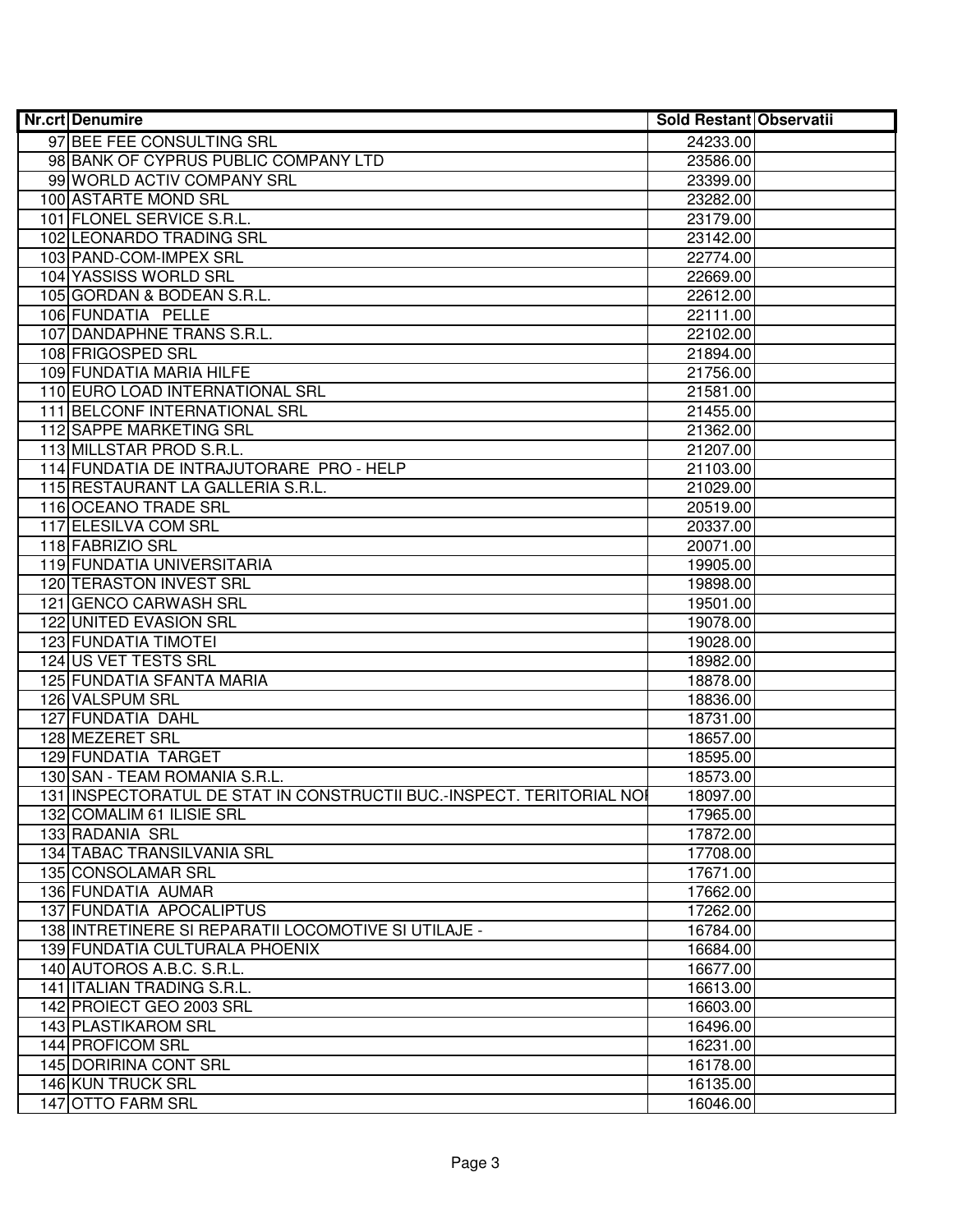| <b>Nr.crt Denumire</b>                                 | Sold Restant Observatii |  |
|--------------------------------------------------------|-------------------------|--|
| 148 TEMATIC CABLE SRL                                  | 15991.00                |  |
| 149 SIBROM SERV SRL                                    | 15982.00                |  |
| 150 AVACO - ECOKAPA GROUP SRL                          | 15977.00                |  |
| 151 ZIMRA S.R.L.                                       | 15871.00                |  |
| 152 SOCIETATEA DE ASIGURARE-REASIGURARE ASTRA BUCUREST | 15836.00                |  |
| 153 MIC MOBILIER TRANS SRL                             | 15705.00                |  |
| 154 LIMAR PREST SRL                                    | 15662.00                |  |
| 155 AMATIC SRL                                         | 15588.00                |  |
| 156 DOE PREST SRL                                      | 15441.00                |  |
| 157 GDZ LOGISTIC SRL                                   | 15435.00                |  |
| 158 TOMI OIL SRL                                       | 15391.00                |  |
| 159 COMALIM 57 LUPSEA SA                               | 15340.00                |  |
| 160 ROMDANIEL IMPEX SRL                                | 14928.00                |  |
| 161 FGM SOLAR SRL                                      | 14645.00                |  |
| 162 MOLDOTRANS INTERNATIONAL S.R.L.                    | 14624.00                |  |
| 163 POLENA EXIM SRL                                    | 14442.00                |  |
| 164 FUNDATIA IULIAN HUMANITAS                          | 14329.00                |  |
| 165 INTENSIV OIL GROUP SRL                             | 13728.00                |  |
| 166 AKTAA COMPANY IMPEX SRL                            | 13653.00                |  |
| 167 CIRIAC SRL                                         | 13612.00                |  |
| 168 STOKKER HOTEL SRL                                  | 13548.00                |  |
| 169 EUROGERARDO SRL                                    | 13401.00                |  |
| 170 TOTAL ENERGY PV SRL                                | 13213.00                |  |
| <b>171 PANTOS TOURS SRL</b>                            | 12800.00                |  |
| 172 PUSCAU TRANS SRL                                   | 12600.00                |  |
| 173 ASOCIATIA DAVID CENTER                             | 12534.00                |  |
| 174 MARINADI SERVCOM SRL                               | 12460.00                |  |
| 175 CAMICOS IMPEX SRL                                  | 12150.00                |  |
| 176 FORMENTERA SRL                                     | 12064.00                |  |
| 177 FUNDATIA STUDENTILOR ECOLOGI SILVA                 | 11777.00                |  |
| 178 HALINOTRANS SRL                                    | 11450.00                |  |
| 179 FASTLINK SRL                                       | 11447.00                |  |
| 180 ASOCIATIA EL SADAI                                 | 11413.00                |  |
| 181 BISERICA CRESTINA BAPTISTA SPERANTA                | 11334.00                |  |
| 182 INTERROSI SRL                                      | 11215.00                |  |
| 183 SAGILE COM S.R.L.                                  | 11156.00                |  |
| 184 ASOCIATIA CULTURALA CANTATA MELODICA - SUCURSAL    | 11110.00                |  |
| 185 DIESEL IMPEX SRL                                   | 10923.00                |  |
| 186 JOLINE INVEST SRL                                  | 10736.00                |  |
| 187 FUNDATIA SFANTUL GHEORGHE BIRUITORUL               | 10707.00                |  |
| 188 ECOLOGIC CONSTRUCT SRL                             | 10683.00                |  |
| 189 ROTIEMME IMPEX S.R.L.                              | 10657.00                |  |
| 190 CAFE AFRIKA SRL                                    | 10654.00                |  |
| 191 KUZIMOB SRL                                        | 10554.00                |  |
| 192 HEMACHI SRL                                        | 10533.00                |  |
| 193 LOC VECHI SRL                                      | 10477.00                |  |
| 194 FUNDATIA UMANITARA MEDUZA                          | 10465.00                |  |
| 195 RUNNER COM S.R.L.                                  | 10346.00                |  |
| 196 MAXIBUS TRAVEL SRL                                 | 10345.00                |  |
| 197 CUART TRANS SRL                                    | 10302.00                |  |
| 198 EXTRAPAN S.R.L.                                    | 10297.00                |  |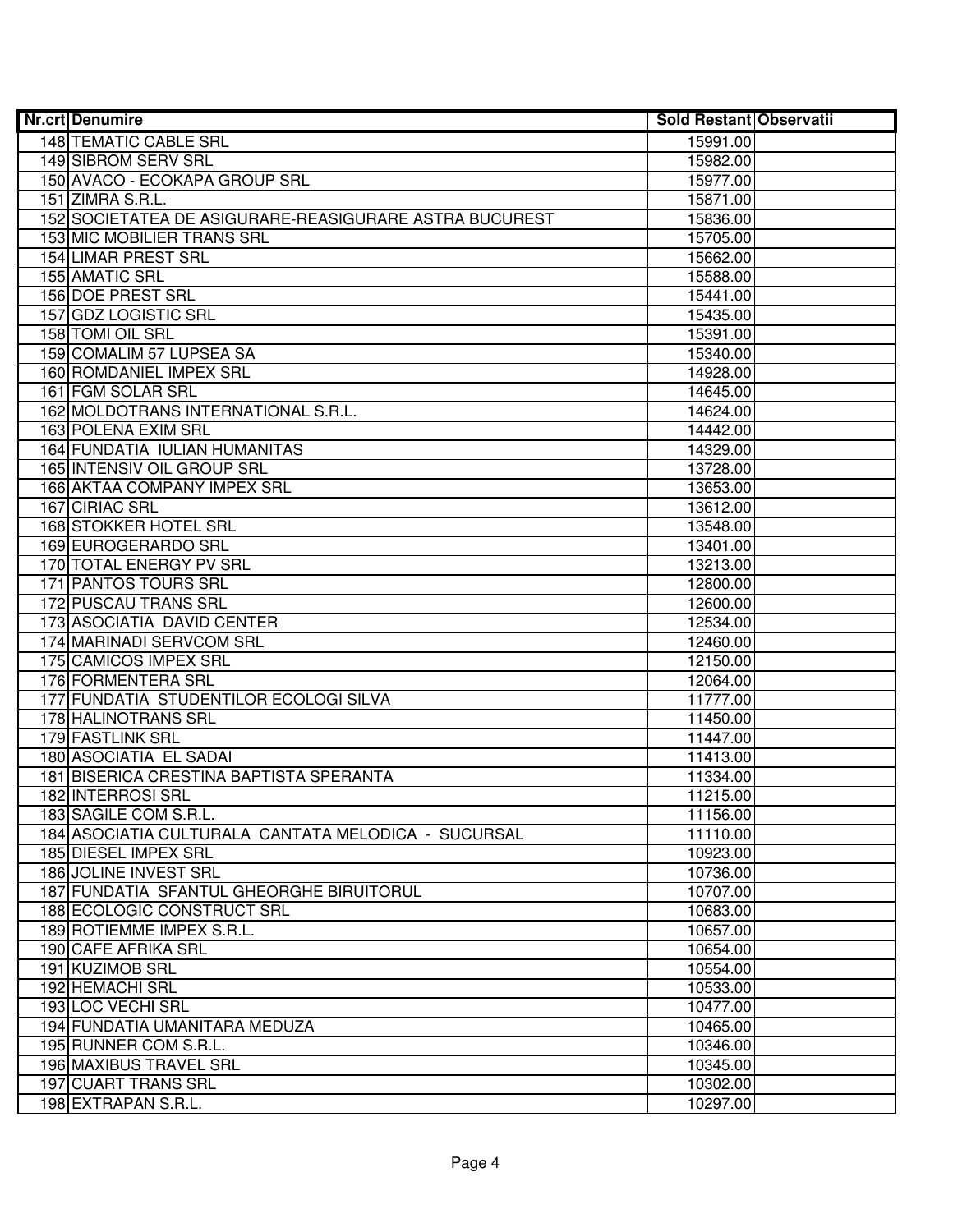| <b>Nr.crt Denumire</b> |                                                  | Sold Restant Observatii |  |
|------------------------|--------------------------------------------------|-------------------------|--|
|                        | 199 VALASA SRL                                   | 10292.00                |  |
|                        | 200 CAFE MOLLO SRL                               | 10252.00                |  |
|                        | 201 M.E. INTERNATIONAL BUSINESS SRL              | 10221.00                |  |
|                        | 202 MIFLO STYLE SRL                              | 10126.00                |  |
|                        | 203 ANCILIA SRL                                  | 9967.00                 |  |
|                        | 204 SUT S.A. ORADEA                              | 9927.00                 |  |
|                        | 205 STILOVEST CASA SRL                           | 9776.00                 |  |
|                        | 206 XYZ AUTOMATION S.R.L.                        | 9770.00                 |  |
|                        | 207 GALERIA RISTORANTE DEL TEATRO SRL            | 9704.00                 |  |
|                        | 208 AS AUTOSTARTER PARTS SRL                     | 9676.00                 |  |
|                        | 209 AUREL & DORINA TRANS SRL                     | 9590.00                 |  |
|                        | 210 ASOCIATIA CENTRUL DE STUDII CRESTINE         | 9533.00                 |  |
|                        | 211 FUNDATIA DE INTRAJUTORARE CARPATICA          | 9495.00                 |  |
|                        | 212 CECAS CONS S.R.L                             | 9395.00                 |  |
|                        | 213 TOP INVEST SRL                               | 9331.00                 |  |
|                        | 214 ELEMENT SRL                                  | 9278.00                 |  |
|                        | 215 LOGOS INVESTMENTS SRL                        | 9209.00                 |  |
|                        | 216 FUNDATIA THERANOVA                           | 9200.00                 |  |
|                        | 217 PITI'S CONCEPT S.R.L.                        | 9180.00                 |  |
|                        | 218 RUTEGA SRL                                   | 9170.00                 |  |
|                        | 219 ASOCIATIA CARITATIVA ROMANO-ENGLEZA MEDICAID | 9069.00                 |  |
|                        | 220 FUNDATIA LUKANCA                             | 9053.00                 |  |
|                        | 221 PUPA COM S.R.L.                              | 8997.00                 |  |
|                        | 222 ACONTES SRL                                  | 8994.00                 |  |
|                        | 223 EGBERT AGRISERVICES SRL                      | 8934.00                 |  |
|                        | 224 BENE INTERNATIONAL SRL                       | 8927.00                 |  |
|                        | 225 FUNDATIA RALUCA                              | 8922.00                 |  |
|                        | 226 CARIMP CONSTRUCT SRL                         | 8903.00                 |  |
|                        | 227 PROIECT BIHOR SA                             | 8892.00                 |  |
|                        | 228 LUSEL PROD SRL                               | 8857.00                 |  |
|                        | 229 MODERNOVA GAMES SRL                          | 8853.00                 |  |
|                        | 230 FLORINEL PROD                                | 8829.00                 |  |
|                        | 231 VALTAUR TRANS SRL                            | 8829.00                 |  |
|                        | 232 ADJARA COM SRL                               | 8828.00                 |  |
|                        | 233 INVESTMOND SA                                | 8810.00                 |  |
|                        | 234 VIKING SRL                                   | 8803.00                 |  |
|                        | 235 BIANCOLA SERV SRL                            | 8732.00                 |  |
|                        | 236 MAR INTERNATIONAL TRANS S.R.L.               | 8615.00                 |  |
|                        | 237 HIDROSIM SRL                                 | 8571.00                 |  |
|                        | 238 LUC-TAV PRODCOMSERV S.R.L.                   | 8540.00                 |  |
|                        | 239 IDANITA COM S.R.L.                           | 8481.00                 |  |
|                        | 240 AMBIENT SYSTEMS SRL                          | 8462.00                 |  |
|                        | 241 PROCIVIL IMOBILIARE SRL                      | 8460.00                 |  |
|                        | 242 CRISMONA SERV S.R.L.                         | 8425.00                 |  |
|                        | 243 VASPO PREST SRL                              | 8368.00                 |  |
|                        | 244 PEDRINO SRL                                  | 8316.00                 |  |
|                        | 245 LAGUNA MEDICAL SRL                           | 8314.00                 |  |
|                        | 246 COMISIROM S.R.L.                             | 8283.00                 |  |
|                        | 247 HAN CARGO SRL                                | 8268.00                 |  |
|                        | 248 MABU SRL                                     | 8200.00                 |  |
|                        | 249 5 X 5 FOTBAL SRL                             | 8149.00                 |  |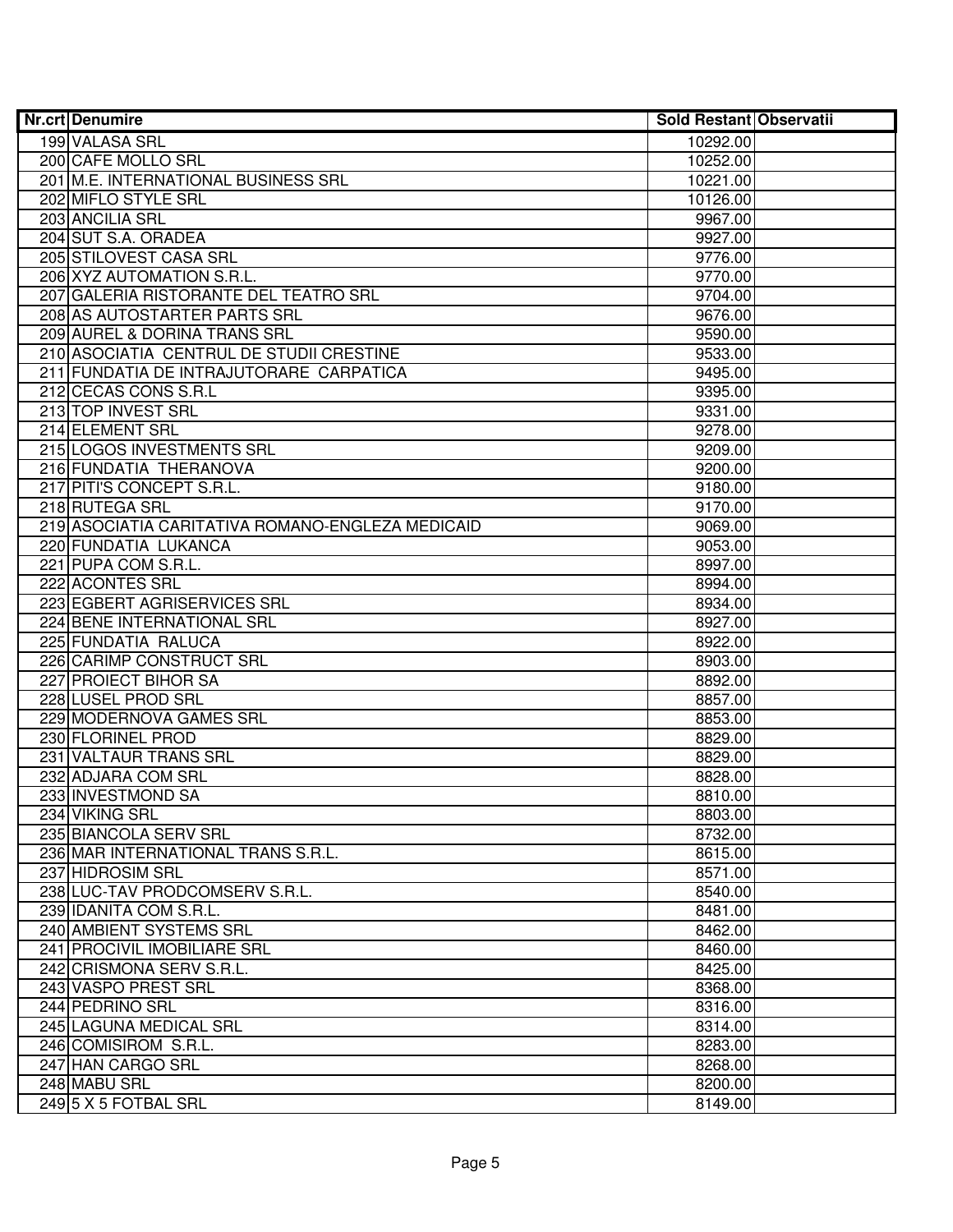| <b>Nr.crt Denumire</b>                                 | Sold Restant Observatii |  |
|--------------------------------------------------------|-------------------------|--|
| 250 BENY M SERVCOM S.R.L.                              | 8109.00                 |  |
| 251 TI TRUST INVEST SA                                 | 8033.00                 |  |
| 252 RAMON & CO SRL                                     | 7925.00                 |  |
| 253 ZEAN COM SRL                                       | 7906.00                 |  |
| 254 BELGHER PROD SERV S.R.L.                           | 7889.00                 |  |
| 255 AYLA CONSTRUCT SRL                                 | 7830.00                 |  |
| 256 DISTRIBUTIE CARNE PROASPATA SRL                    | 7825.00                 |  |
| 257 EURO FAST CAR                                      | 7802.00                 |  |
| 258 GAUSS TOPO S.R.L.                                  | 7755.00                 |  |
| 259 CLEMENT NAPOLEON SRL                               | 7746.00                 |  |
| 260 SELECT CATERING SRL                                | 7624.00                 |  |
| 261 LODENFREY ROMSERV S.R.L.                           | 7618.00                 |  |
| 262 VIRTUAL VISION ADVERTISING SRL                     | 7514.00                 |  |
| 263 PROD.COM.DORELA SRL                                | 7488.00                 |  |
| 264 FUNDATIA DE INTRAJUTORARE FLORIANOR                | 7412.00                 |  |
| 265 DANTERA SRL                                        | 7410.00                 |  |
| 266 FUNDATIA ARIANNA                                   | 7396.00                 |  |
| 267 ACNORD IND SRL                                     | 7385.00                 |  |
| 268 TECHNO MONTAJ SISTEM SRL                           | 7381.00                 |  |
| 269 BELMAR INDOOR MEDIA SRL                            | 7350.00                 |  |
| 270 FUNDATIA OMENIA SOCIALA ARTA DE A FI OM FILIALA    | 7338.00                 |  |
| 271 STOKKER INVEST SRL                                 | 7325.00                 |  |
| 272 DISTRI FRESH INTERNATIONAL SRL                     | 7186.00                 |  |
| 273 AUROLEY SRL                                        | 7173.00                 |  |
| 274 GOLDEN REZIDENT SRL                                | 7161.00                 |  |
| 275 TASMANIA PROD-COM SRL                              | 7122.00                 |  |
| 276 EDITURA RATIO ET REVELATIO SRL                     | 7048.00                 |  |
| 277 PASMATEX S.R.L.                                    | 7015.00                 |  |
| 278 SANFLORISA COMIMPEX SRL                            | 6987.00                 |  |
| 279 SINDICATUL SOFERILOR BIHOR DIN S.C. TAXI-BIHOR ORA | 6982.00                 |  |
| 280 IAN SPEDITION SRL                                  | 6971.00                 |  |
| 281 OMAC EST SRL                                       | 6874.00                 |  |
| 282 CELSUS SERVICE SRL                                 | 6873.00                 |  |
| 283 GASAVAN SRL                                        | 6868.00                 |  |
| 284 TEST PROD SRL                                      | 6847.00                 |  |
| 285 GALATICO SRL                                       | 6828.00                 |  |
| 286 GRO SYSTEM SRL                                     | 6825.00                 |  |
| 287 ORADEA TRANSPORT LOCAL SA                          | 6810.00                 |  |
| 288 FRATII OPREAN COM SRL                              | 6776.00                 |  |
| 289 DI GRANDA COM SRL                                  | 6682.00                 |  |
| 290 LAGUNA ALBASTRA SRL                                | 6616.00                 |  |
| 291 LIANDRA TRADING IFN S.R.L.                         | 6521.00                 |  |
| 292 MOBELIX IMMOBILIEN RO SRL                          | 6515.00                 |  |
| 293 GARGIULO SRL                                       | 6475.00                 |  |
| 294 BABA FOOD SRL                                      | 6463.00                 |  |
| 295 FUNDATIA KATHYA                                    | 6448.00                 |  |
| 296 HOME CASALIONGHI SRL                               | 6427.00                 |  |
| 297 VITALI HOTEL SRL                                   | 6423.00                 |  |
| 298 VELENTA LINE SRL                                   | 6410.00                 |  |
| 299 EDIL GAMA                                          | 6399.00                 |  |
| 300 DISTRIGAZ VEST SA                                  | 6393.00                 |  |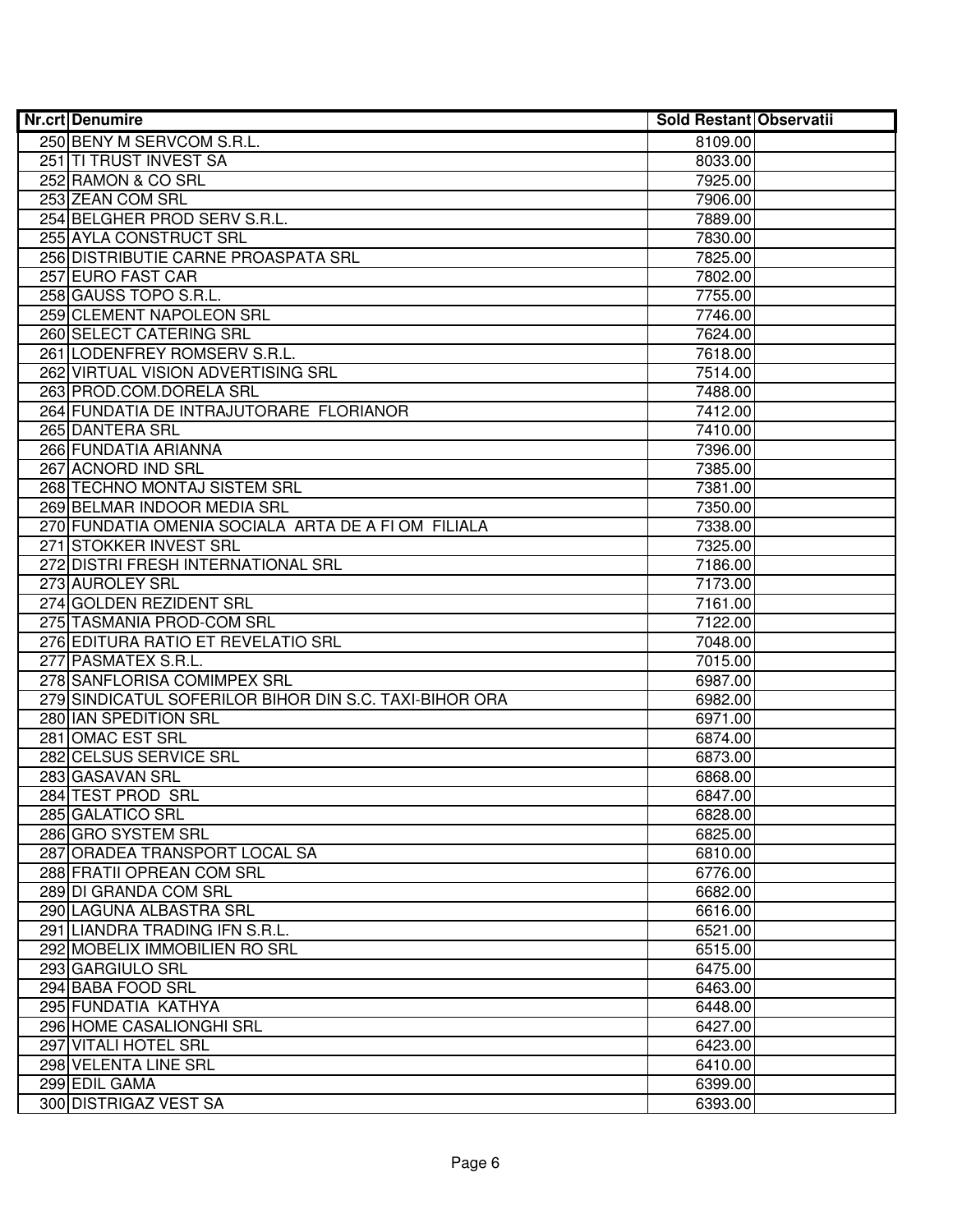| 301 PHOENIX TECH SRL<br>6346.00<br>302 PAN SPEED TRANS S.R.L.<br>6287.00<br>303 ALGRA SRL<br>6265.00<br>304 POINT SOLUTIONS CENTER SRL<br>6251.00<br>305 TIGER-TEAM LOGISTIC S.R.L.<br>6238.00<br>306 FLAMSPEED SRL<br>6223.00<br>307 DEWAELE TRANSPORT SRL<br>6137.00<br>308 DAMARITO SRL<br>6120.00<br>309 MOBILAELIT STYLE DESIGN S.R.L.<br>6110.00<br>310 SERNOV S.R.L.<br>6101.00<br>311 LUCAMA S.R.L.<br>6098.00<br>312 ROALCONS SRL<br>6094.00<br>313 FUNDATIA SERBAN<br>6079.00<br>314 INOVATIV LOGISTIC SRL<br>6068.00<br>315 PADOROM SRL<br>6060.00<br>316 FUNDATIA LUMINA CELESTA<br>6029.00<br><b>317 PAULIFTING SRL</b><br>6008.00<br>318 GATINI SRL<br>5995.00<br>319 VISUALIZSER IMOBILIAR SRL<br>5969.00<br>320 HOTEL ATRIUM<br>5898.00<br>321 HDI SPEDITION SRL<br>5883.00<br>322 TAMIRA PAN SRL<br>5839.00<br>323 MIRABELIS SRL<br>5826.00<br>324 CARNISSERIA GUSTO SRL<br>5805.00<br>325 SALOMGEO THERM IMPEX S.R.L.<br>5715.00<br>326 SANSIMON EXIM S.R.L.<br>5698.00<br>327 TRAILER SUPER TRANSPORT SRL<br>5680.00<br>328 GROMACAR SRL<br>5677.00<br>329 BRIANZA LOGISTIC SRL<br>5665.00<br>330 CESAMUR METAL S.R.L.<br>5662.00<br>331 FUNDATIA SCURT SOFIA MARIA<br>5662.00<br>332 EDELSTEIN PREST COM S.R.L.<br>5617.00<br>333 SOLENIS SERVICE S.R.L.<br>5603.00<br>334 HATAY FRUCT S.R.L.<br>5582.00<br>335 TIMCAVE CONSTRUCT S.A.<br>5568.00<br>336 EMICONS SRL<br>5547.00<br>337 FUNDATIA MECENA MECENAS ALAPITVANY ORADEA<br>5524.00<br>338 ORSILA COM SRL<br>5470.00<br>339 DORCOM SRL<br>5428.00<br>340 CLAUDIO - WANG 2008 SRL<br>5427.00<br>341 PELLEGRIN EVENTS SRL<br>5418.00<br>342 ROASIST SERVICII SRL<br>5406.00<br>343 NOVAGRAPHICA SRL<br>5365.00<br>344 APIS TRADE S.R.L.<br>5300.00<br>345 A.S. CLUB SP. GYM MAR STRONG<br>5281.00<br>346 BENIAMINO HOLD STYLE SRL<br>5261.00<br>347 BET CAFE ARENA SRL<br>5236.00<br>348 MONGIZ SRL<br>5234.00<br>349 TRANS DANO SRL<br>5231.00<br>350 FUNDATIA LIBERIS BIHOR<br>5220.00 | <b>Nr.crt Denumire</b> | Sold Restant Observatii |  |
|--------------------------------------------------------------------------------------------------------------------------------------------------------------------------------------------------------------------------------------------------------------------------------------------------------------------------------------------------------------------------------------------------------------------------------------------------------------------------------------------------------------------------------------------------------------------------------------------------------------------------------------------------------------------------------------------------------------------------------------------------------------------------------------------------------------------------------------------------------------------------------------------------------------------------------------------------------------------------------------------------------------------------------------------------------------------------------------------------------------------------------------------------------------------------------------------------------------------------------------------------------------------------------------------------------------------------------------------------------------------------------------------------------------------------------------------------------------------------------------------------------------------------------------------------------------------------------------------------------------------------------------------------------------------------------------------------------------------------------------------------------------------------------------------------------------------------------------------------------------------------------------------------------------------------------------------------------------------|------------------------|-------------------------|--|
|                                                                                                                                                                                                                                                                                                                                                                                                                                                                                                                                                                                                                                                                                                                                                                                                                                                                                                                                                                                                                                                                                                                                                                                                                                                                                                                                                                                                                                                                                                                                                                                                                                                                                                                                                                                                                                                                                                                                                                    |                        |                         |  |
|                                                                                                                                                                                                                                                                                                                                                                                                                                                                                                                                                                                                                                                                                                                                                                                                                                                                                                                                                                                                                                                                                                                                                                                                                                                                                                                                                                                                                                                                                                                                                                                                                                                                                                                                                                                                                                                                                                                                                                    |                        |                         |  |
|                                                                                                                                                                                                                                                                                                                                                                                                                                                                                                                                                                                                                                                                                                                                                                                                                                                                                                                                                                                                                                                                                                                                                                                                                                                                                                                                                                                                                                                                                                                                                                                                                                                                                                                                                                                                                                                                                                                                                                    |                        |                         |  |
|                                                                                                                                                                                                                                                                                                                                                                                                                                                                                                                                                                                                                                                                                                                                                                                                                                                                                                                                                                                                                                                                                                                                                                                                                                                                                                                                                                                                                                                                                                                                                                                                                                                                                                                                                                                                                                                                                                                                                                    |                        |                         |  |
|                                                                                                                                                                                                                                                                                                                                                                                                                                                                                                                                                                                                                                                                                                                                                                                                                                                                                                                                                                                                                                                                                                                                                                                                                                                                                                                                                                                                                                                                                                                                                                                                                                                                                                                                                                                                                                                                                                                                                                    |                        |                         |  |
|                                                                                                                                                                                                                                                                                                                                                                                                                                                                                                                                                                                                                                                                                                                                                                                                                                                                                                                                                                                                                                                                                                                                                                                                                                                                                                                                                                                                                                                                                                                                                                                                                                                                                                                                                                                                                                                                                                                                                                    |                        |                         |  |
|                                                                                                                                                                                                                                                                                                                                                                                                                                                                                                                                                                                                                                                                                                                                                                                                                                                                                                                                                                                                                                                                                                                                                                                                                                                                                                                                                                                                                                                                                                                                                                                                                                                                                                                                                                                                                                                                                                                                                                    |                        |                         |  |
|                                                                                                                                                                                                                                                                                                                                                                                                                                                                                                                                                                                                                                                                                                                                                                                                                                                                                                                                                                                                                                                                                                                                                                                                                                                                                                                                                                                                                                                                                                                                                                                                                                                                                                                                                                                                                                                                                                                                                                    |                        |                         |  |
|                                                                                                                                                                                                                                                                                                                                                                                                                                                                                                                                                                                                                                                                                                                                                                                                                                                                                                                                                                                                                                                                                                                                                                                                                                                                                                                                                                                                                                                                                                                                                                                                                                                                                                                                                                                                                                                                                                                                                                    |                        |                         |  |
|                                                                                                                                                                                                                                                                                                                                                                                                                                                                                                                                                                                                                                                                                                                                                                                                                                                                                                                                                                                                                                                                                                                                                                                                                                                                                                                                                                                                                                                                                                                                                                                                                                                                                                                                                                                                                                                                                                                                                                    |                        |                         |  |
|                                                                                                                                                                                                                                                                                                                                                                                                                                                                                                                                                                                                                                                                                                                                                                                                                                                                                                                                                                                                                                                                                                                                                                                                                                                                                                                                                                                                                                                                                                                                                                                                                                                                                                                                                                                                                                                                                                                                                                    |                        |                         |  |
|                                                                                                                                                                                                                                                                                                                                                                                                                                                                                                                                                                                                                                                                                                                                                                                                                                                                                                                                                                                                                                                                                                                                                                                                                                                                                                                                                                                                                                                                                                                                                                                                                                                                                                                                                                                                                                                                                                                                                                    |                        |                         |  |
|                                                                                                                                                                                                                                                                                                                                                                                                                                                                                                                                                                                                                                                                                                                                                                                                                                                                                                                                                                                                                                                                                                                                                                                                                                                                                                                                                                                                                                                                                                                                                                                                                                                                                                                                                                                                                                                                                                                                                                    |                        |                         |  |
|                                                                                                                                                                                                                                                                                                                                                                                                                                                                                                                                                                                                                                                                                                                                                                                                                                                                                                                                                                                                                                                                                                                                                                                                                                                                                                                                                                                                                                                                                                                                                                                                                                                                                                                                                                                                                                                                                                                                                                    |                        |                         |  |
|                                                                                                                                                                                                                                                                                                                                                                                                                                                                                                                                                                                                                                                                                                                                                                                                                                                                                                                                                                                                                                                                                                                                                                                                                                                                                                                                                                                                                                                                                                                                                                                                                                                                                                                                                                                                                                                                                                                                                                    |                        |                         |  |
|                                                                                                                                                                                                                                                                                                                                                                                                                                                                                                                                                                                                                                                                                                                                                                                                                                                                                                                                                                                                                                                                                                                                                                                                                                                                                                                                                                                                                                                                                                                                                                                                                                                                                                                                                                                                                                                                                                                                                                    |                        |                         |  |
|                                                                                                                                                                                                                                                                                                                                                                                                                                                                                                                                                                                                                                                                                                                                                                                                                                                                                                                                                                                                                                                                                                                                                                                                                                                                                                                                                                                                                                                                                                                                                                                                                                                                                                                                                                                                                                                                                                                                                                    |                        |                         |  |
|                                                                                                                                                                                                                                                                                                                                                                                                                                                                                                                                                                                                                                                                                                                                                                                                                                                                                                                                                                                                                                                                                                                                                                                                                                                                                                                                                                                                                                                                                                                                                                                                                                                                                                                                                                                                                                                                                                                                                                    |                        |                         |  |
|                                                                                                                                                                                                                                                                                                                                                                                                                                                                                                                                                                                                                                                                                                                                                                                                                                                                                                                                                                                                                                                                                                                                                                                                                                                                                                                                                                                                                                                                                                                                                                                                                                                                                                                                                                                                                                                                                                                                                                    |                        |                         |  |
|                                                                                                                                                                                                                                                                                                                                                                                                                                                                                                                                                                                                                                                                                                                                                                                                                                                                                                                                                                                                                                                                                                                                                                                                                                                                                                                                                                                                                                                                                                                                                                                                                                                                                                                                                                                                                                                                                                                                                                    |                        |                         |  |
|                                                                                                                                                                                                                                                                                                                                                                                                                                                                                                                                                                                                                                                                                                                                                                                                                                                                                                                                                                                                                                                                                                                                                                                                                                                                                                                                                                                                                                                                                                                                                                                                                                                                                                                                                                                                                                                                                                                                                                    |                        |                         |  |
|                                                                                                                                                                                                                                                                                                                                                                                                                                                                                                                                                                                                                                                                                                                                                                                                                                                                                                                                                                                                                                                                                                                                                                                                                                                                                                                                                                                                                                                                                                                                                                                                                                                                                                                                                                                                                                                                                                                                                                    |                        |                         |  |
|                                                                                                                                                                                                                                                                                                                                                                                                                                                                                                                                                                                                                                                                                                                                                                                                                                                                                                                                                                                                                                                                                                                                                                                                                                                                                                                                                                                                                                                                                                                                                                                                                                                                                                                                                                                                                                                                                                                                                                    |                        |                         |  |
|                                                                                                                                                                                                                                                                                                                                                                                                                                                                                                                                                                                                                                                                                                                                                                                                                                                                                                                                                                                                                                                                                                                                                                                                                                                                                                                                                                                                                                                                                                                                                                                                                                                                                                                                                                                                                                                                                                                                                                    |                        |                         |  |
|                                                                                                                                                                                                                                                                                                                                                                                                                                                                                                                                                                                                                                                                                                                                                                                                                                                                                                                                                                                                                                                                                                                                                                                                                                                                                                                                                                                                                                                                                                                                                                                                                                                                                                                                                                                                                                                                                                                                                                    |                        |                         |  |
|                                                                                                                                                                                                                                                                                                                                                                                                                                                                                                                                                                                                                                                                                                                                                                                                                                                                                                                                                                                                                                                                                                                                                                                                                                                                                                                                                                                                                                                                                                                                                                                                                                                                                                                                                                                                                                                                                                                                                                    |                        |                         |  |
|                                                                                                                                                                                                                                                                                                                                                                                                                                                                                                                                                                                                                                                                                                                                                                                                                                                                                                                                                                                                                                                                                                                                                                                                                                                                                                                                                                                                                                                                                                                                                                                                                                                                                                                                                                                                                                                                                                                                                                    |                        |                         |  |
|                                                                                                                                                                                                                                                                                                                                                                                                                                                                                                                                                                                                                                                                                                                                                                                                                                                                                                                                                                                                                                                                                                                                                                                                                                                                                                                                                                                                                                                                                                                                                                                                                                                                                                                                                                                                                                                                                                                                                                    |                        |                         |  |
|                                                                                                                                                                                                                                                                                                                                                                                                                                                                                                                                                                                                                                                                                                                                                                                                                                                                                                                                                                                                                                                                                                                                                                                                                                                                                                                                                                                                                                                                                                                                                                                                                                                                                                                                                                                                                                                                                                                                                                    |                        |                         |  |
|                                                                                                                                                                                                                                                                                                                                                                                                                                                                                                                                                                                                                                                                                                                                                                                                                                                                                                                                                                                                                                                                                                                                                                                                                                                                                                                                                                                                                                                                                                                                                                                                                                                                                                                                                                                                                                                                                                                                                                    |                        |                         |  |
|                                                                                                                                                                                                                                                                                                                                                                                                                                                                                                                                                                                                                                                                                                                                                                                                                                                                                                                                                                                                                                                                                                                                                                                                                                                                                                                                                                                                                                                                                                                                                                                                                                                                                                                                                                                                                                                                                                                                                                    |                        |                         |  |
|                                                                                                                                                                                                                                                                                                                                                                                                                                                                                                                                                                                                                                                                                                                                                                                                                                                                                                                                                                                                                                                                                                                                                                                                                                                                                                                                                                                                                                                                                                                                                                                                                                                                                                                                                                                                                                                                                                                                                                    |                        |                         |  |
|                                                                                                                                                                                                                                                                                                                                                                                                                                                                                                                                                                                                                                                                                                                                                                                                                                                                                                                                                                                                                                                                                                                                                                                                                                                                                                                                                                                                                                                                                                                                                                                                                                                                                                                                                                                                                                                                                                                                                                    |                        |                         |  |
|                                                                                                                                                                                                                                                                                                                                                                                                                                                                                                                                                                                                                                                                                                                                                                                                                                                                                                                                                                                                                                                                                                                                                                                                                                                                                                                                                                                                                                                                                                                                                                                                                                                                                                                                                                                                                                                                                                                                                                    |                        |                         |  |
|                                                                                                                                                                                                                                                                                                                                                                                                                                                                                                                                                                                                                                                                                                                                                                                                                                                                                                                                                                                                                                                                                                                                                                                                                                                                                                                                                                                                                                                                                                                                                                                                                                                                                                                                                                                                                                                                                                                                                                    |                        |                         |  |
|                                                                                                                                                                                                                                                                                                                                                                                                                                                                                                                                                                                                                                                                                                                                                                                                                                                                                                                                                                                                                                                                                                                                                                                                                                                                                                                                                                                                                                                                                                                                                                                                                                                                                                                                                                                                                                                                                                                                                                    |                        |                         |  |
|                                                                                                                                                                                                                                                                                                                                                                                                                                                                                                                                                                                                                                                                                                                                                                                                                                                                                                                                                                                                                                                                                                                                                                                                                                                                                                                                                                                                                                                                                                                                                                                                                                                                                                                                                                                                                                                                                                                                                                    |                        |                         |  |
|                                                                                                                                                                                                                                                                                                                                                                                                                                                                                                                                                                                                                                                                                                                                                                                                                                                                                                                                                                                                                                                                                                                                                                                                                                                                                                                                                                                                                                                                                                                                                                                                                                                                                                                                                                                                                                                                                                                                                                    |                        |                         |  |
|                                                                                                                                                                                                                                                                                                                                                                                                                                                                                                                                                                                                                                                                                                                                                                                                                                                                                                                                                                                                                                                                                                                                                                                                                                                                                                                                                                                                                                                                                                                                                                                                                                                                                                                                                                                                                                                                                                                                                                    |                        |                         |  |
|                                                                                                                                                                                                                                                                                                                                                                                                                                                                                                                                                                                                                                                                                                                                                                                                                                                                                                                                                                                                                                                                                                                                                                                                                                                                                                                                                                                                                                                                                                                                                                                                                                                                                                                                                                                                                                                                                                                                                                    |                        |                         |  |
|                                                                                                                                                                                                                                                                                                                                                                                                                                                                                                                                                                                                                                                                                                                                                                                                                                                                                                                                                                                                                                                                                                                                                                                                                                                                                                                                                                                                                                                                                                                                                                                                                                                                                                                                                                                                                                                                                                                                                                    |                        |                         |  |
|                                                                                                                                                                                                                                                                                                                                                                                                                                                                                                                                                                                                                                                                                                                                                                                                                                                                                                                                                                                                                                                                                                                                                                                                                                                                                                                                                                                                                                                                                                                                                                                                                                                                                                                                                                                                                                                                                                                                                                    |                        |                         |  |
|                                                                                                                                                                                                                                                                                                                                                                                                                                                                                                                                                                                                                                                                                                                                                                                                                                                                                                                                                                                                                                                                                                                                                                                                                                                                                                                                                                                                                                                                                                                                                                                                                                                                                                                                                                                                                                                                                                                                                                    |                        |                         |  |
|                                                                                                                                                                                                                                                                                                                                                                                                                                                                                                                                                                                                                                                                                                                                                                                                                                                                                                                                                                                                                                                                                                                                                                                                                                                                                                                                                                                                                                                                                                                                                                                                                                                                                                                                                                                                                                                                                                                                                                    |                        |                         |  |
|                                                                                                                                                                                                                                                                                                                                                                                                                                                                                                                                                                                                                                                                                                                                                                                                                                                                                                                                                                                                                                                                                                                                                                                                                                                                                                                                                                                                                                                                                                                                                                                                                                                                                                                                                                                                                                                                                                                                                                    |                        |                         |  |
|                                                                                                                                                                                                                                                                                                                                                                                                                                                                                                                                                                                                                                                                                                                                                                                                                                                                                                                                                                                                                                                                                                                                                                                                                                                                                                                                                                                                                                                                                                                                                                                                                                                                                                                                                                                                                                                                                                                                                                    |                        |                         |  |
|                                                                                                                                                                                                                                                                                                                                                                                                                                                                                                                                                                                                                                                                                                                                                                                                                                                                                                                                                                                                                                                                                                                                                                                                                                                                                                                                                                                                                                                                                                                                                                                                                                                                                                                                                                                                                                                                                                                                                                    |                        |                         |  |
|                                                                                                                                                                                                                                                                                                                                                                                                                                                                                                                                                                                                                                                                                                                                                                                                                                                                                                                                                                                                                                                                                                                                                                                                                                                                                                                                                                                                                                                                                                                                                                                                                                                                                                                                                                                                                                                                                                                                                                    |                        |                         |  |
|                                                                                                                                                                                                                                                                                                                                                                                                                                                                                                                                                                                                                                                                                                                                                                                                                                                                                                                                                                                                                                                                                                                                                                                                                                                                                                                                                                                                                                                                                                                                                                                                                                                                                                                                                                                                                                                                                                                                                                    |                        |                         |  |
|                                                                                                                                                                                                                                                                                                                                                                                                                                                                                                                                                                                                                                                                                                                                                                                                                                                                                                                                                                                                                                                                                                                                                                                                                                                                                                                                                                                                                                                                                                                                                                                                                                                                                                                                                                                                                                                                                                                                                                    | 351 IMSAURISA S.R.L.   | 5187.00                 |  |